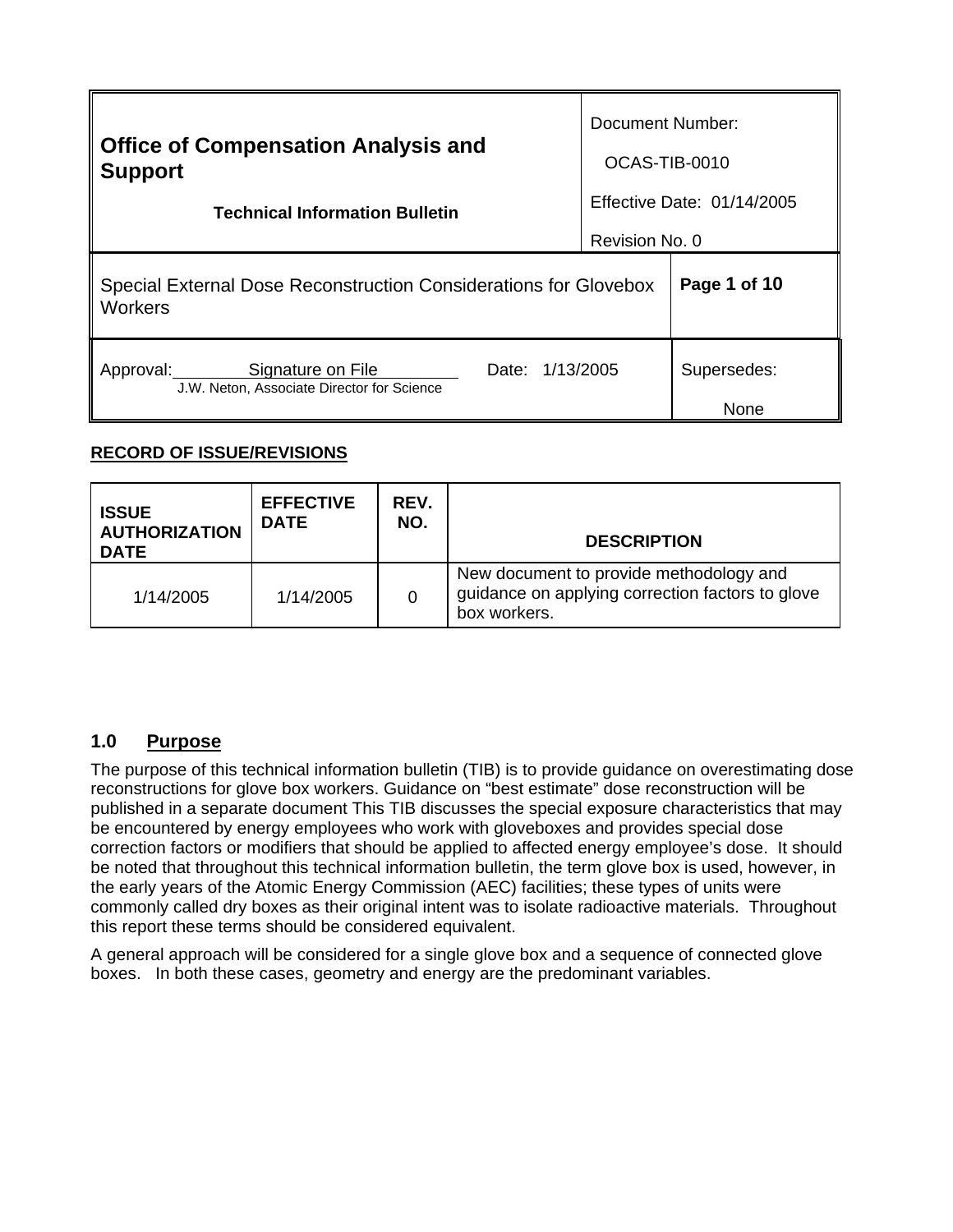|                            | Procedure No. $\parallel$ Page 2 of 10 |  |
|----------------------------|----------------------------------------|--|
| Effective Date: 01/14/2005 | Revision No. 0   OCAS-TIB-0010         |  |

# **2.0 Special Exposure Considerations**

There are two special considerations when conducting dose reconstructions for glovebox workers. The first is the exposure geometry and the second is photon energy considerations. The combination of these factors could result in an underestimation of the reconstructed dosimeter and missed dose to organs located in the lower torso region of the body (stomach, liver, bladder, prostate, ovaries, testes, etc…) The degree of underestimation is dependent on many factors, which include the distance between the radiological source (exposure geometry), the materials used to construct the glove box (attenuation or shielding), and the relative duration (time) that an energy employee conducted work in the glovebox. In general, very little is known about the duration of the exposure which is typically dependent upon the specific duties of the energy employee.

## **2.1 Exposure Geometry**

Exposure geometry is a special consideration in dose reconstruction of energy employees who primarily worked in glove boxes. An underestimation of the dose could occur if the energy employee wore his/her dosimeter on the lapel and not the center area of the chest or on the waist. This underestimation could result due to the difference in relative distance between the external radiation source, the organ of interest, and the dosimeter. Only organs in the lower torso are affected, since due to glove box design these could be closer to the radiological source than the dosimeter. The dose to lung is considered to have been reasonably approximated by the dosimeter at least to within the dosimeter uncertainty and the dose to the face and head would have been slightly lower than the dose measured by the dosimeter worn on the lapel.

### **2.2 Photon Energy**

Another special consideration is the photon energy spectrum measured by the dosimeter. Low energy photons have a relatively low penetration power and are easily attenuated by thin metal shielding. As a result, the design of the glovebox is an important consideration in accurately estimating the low energy photon dose. A review of the literature indicates that the design of gloveboxes varied widely.<sup>1, 2</sup> In some instances almost fully metal glove boxes were used with only a small area for viewing (Figure 1), other glove boxes had relatively large viewing areas (Figure 2-4), and others had a combination of multiple viewing areas with some opening center mass of the lower torso (Figure 5).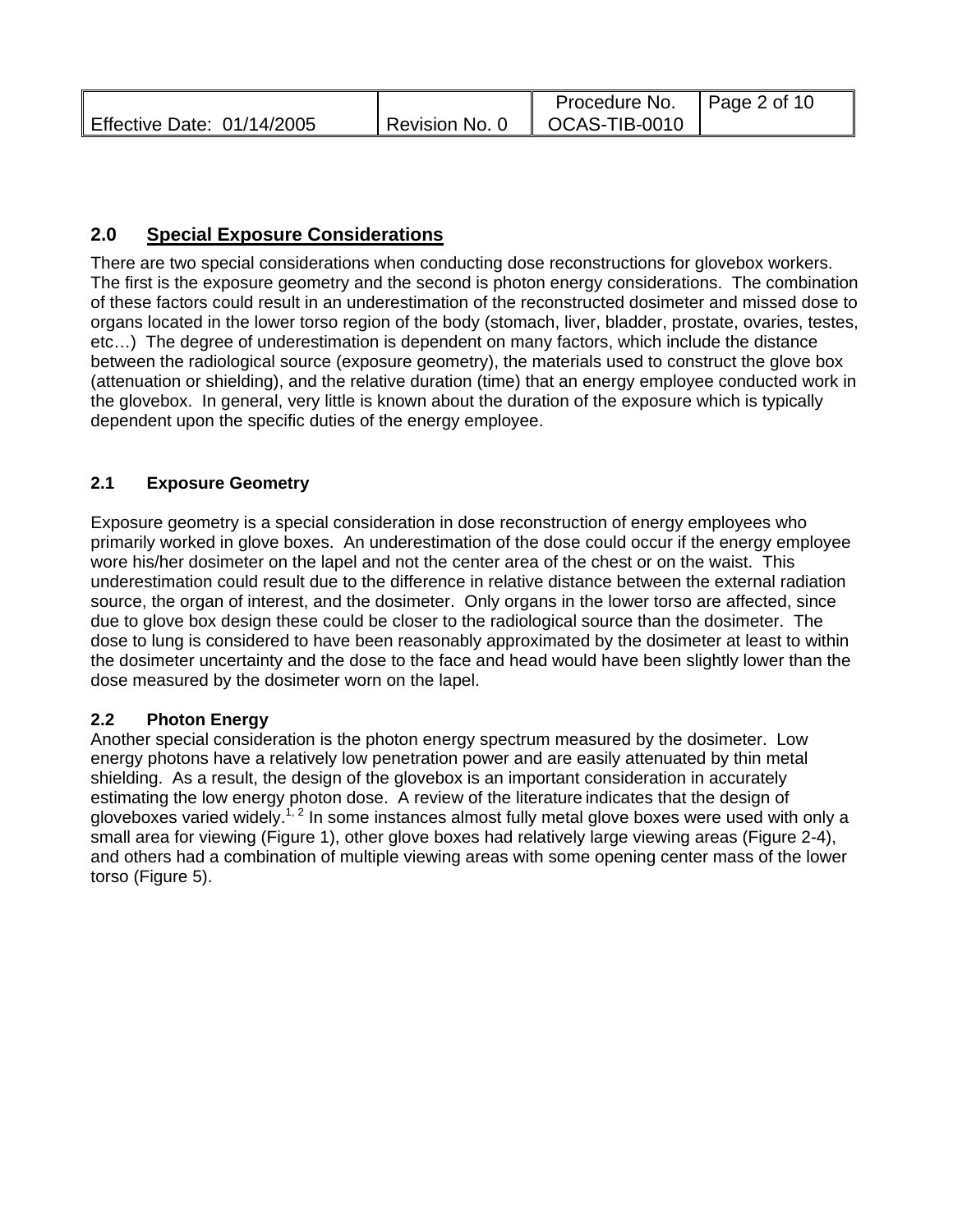|                            |                | Procedure No. $\parallel$ Page 3 of 10 |  |
|----------------------------|----------------|----------------------------------------|--|
| Effective Date: 01/14/2005 | Revision No. 0 | OCAS-TIB-0010                          |  |







Figure 1 Plutonium gloveboxes at LANL<sup>(1)</sup> Figure 2 Plutonium gloveboxes at Chalk River<sup>(1)</sup>



Figure 3 Plutonium gloveboxes at Hanford  $^{(2)}$ 

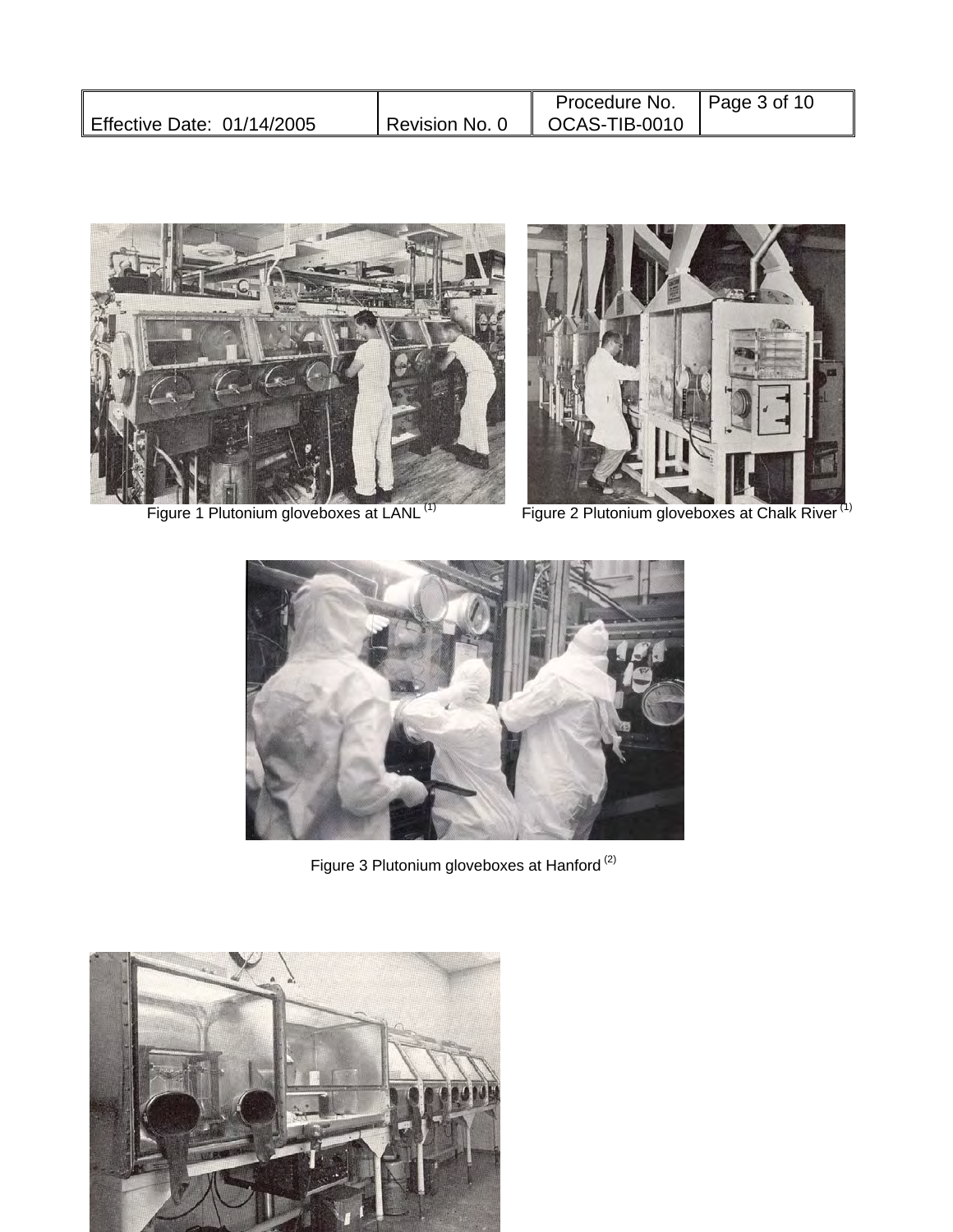|                            | Procedure No.                     | $\parallel$ Page 4 of 10 |
|----------------------------|-----------------------------------|--------------------------|
| Effective Date: 01/14/2005 | I Revision No. 0 II OCAS-TIB-0010 |                          |



 Figure 5 Other plutonium gloveboxes at Hanford. Note the viewing area in direct line with the lower torso in the center between the gloves. (2)

Since the actual glovebox design is not known for each dose reconstruction scenario, a claimant favorable approach is used by assuming the glovebox had a large viewing face with relatively little difference in photon attenuation between the external source and the organ of interest and between the external source and the dosimeter. This is considered a reasonable but necessary claimant favorable assumption, since identifying the actual glovebox design at each facility (DOE site, building, room, etc.) would be time consuming. In addition, during the course of an energy employee's employment, it is likely that they conducted work in many different types of gloveboxes, thus a time dependent work location correction factor for each glovebox design would be necessary to account for such differences. The tendency of this assumption is toward an overestimate of the dose rather than an underestimate.

While the face (viewing area) of a glovebox was typically constructed using a clear polymer type material such as Lucite<sup>3</sup>, the sides and bases of gloveboxes are almost always constructed of sturdy materials such as wood, aluminum, and most commonly steel. These materials generally shield an individual worker from side exposure to low energy photons. As a result the low energy photon dose is virtually 100% from the anterior- posterior exposure geometry duets the radiological materials in the specific glovebox where the energy employee conducted his/her work. On the other hand, the intermediate and high energy photon dose would be a combination of the direct work in the glovebox as well as surrounding gloveboxes and process lines. Due to these differences, two different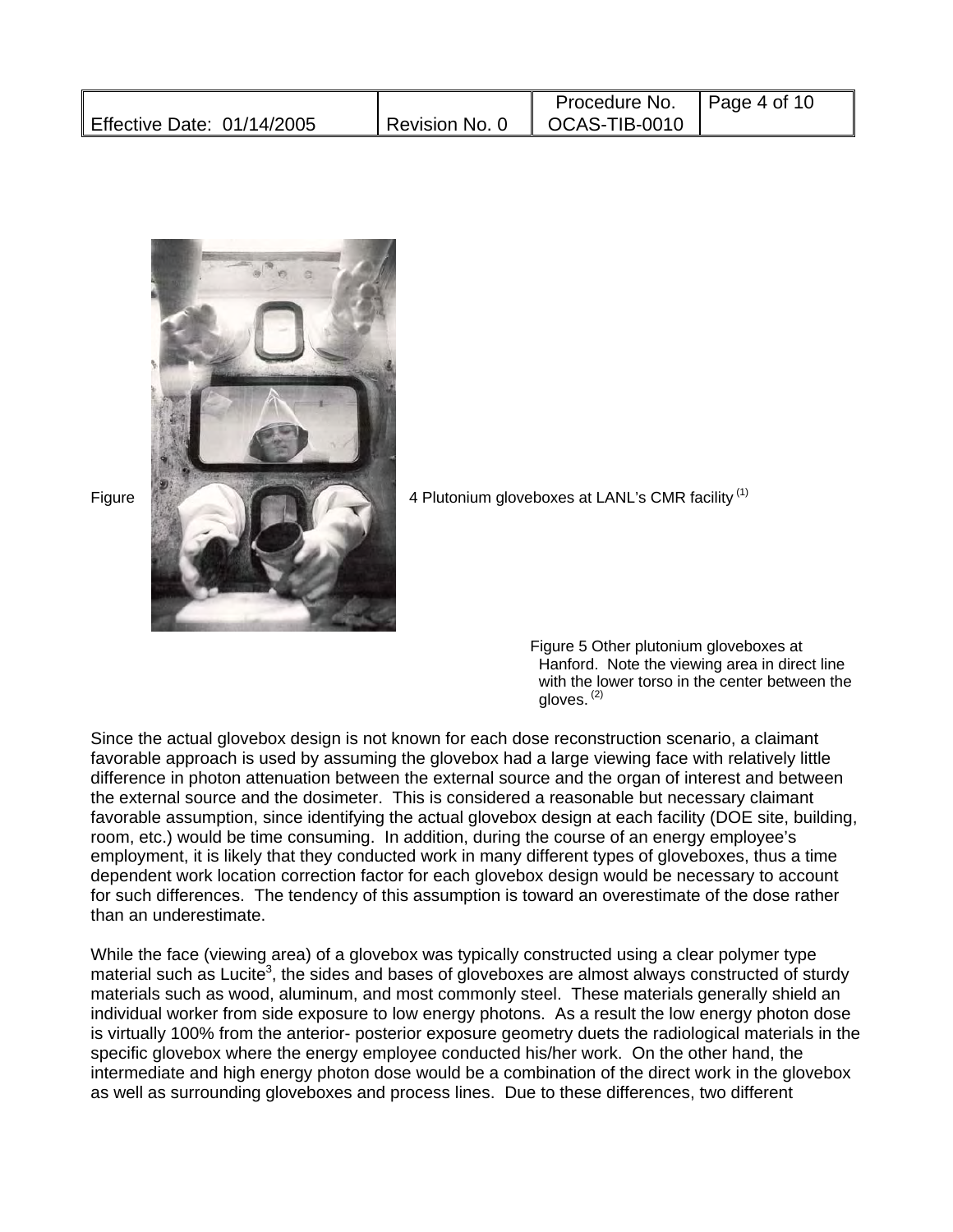|                            |                | Procedure No. $\parallel$ Page 5 of 10 |  |
|----------------------------|----------------|----------------------------------------|--|
| Effective Date: 01/14/2005 | Revision No. 0 | $\parallel$ OCAS-TIB-0010              |  |

exposure correction distributions were developed; one for low energy photons (< 30 keV), and one for intermediate (30-250 keV) and high (> 250 keV) energy photons.

## **3.0 Methodology**

#### **3.1 Low energy photons from a single glovebox**

An evaluation of the degree of underestimation was conducted using several different exposure geometry scenarios. In these scenarios, the radiation source was assumed to be directly in line with the specific organ of interest in the lower portion of the torso. To accurately estimate the dose underestimation, the actual height of the glovebox with relation to the energy employee's organ of interest and the distance to their lapel would be necessary (Figure 6). Using 24 inches is a reasonable but necessary claimant favorable assumption for simplicity of calculation. In general, the correction factors for smaller stature workers would be less than those indicated in this technical information bulletin as the 24 inches is based on a moderately tall worker. In some instances especially in the case of small stature workers, some of the organs could be below the bottom of the glovebox, thus low energy photons are virtually completely shielded (attenuated) and intermediate energy photons more attenuated than those measured on the dosimeter (Note the relative difference in worker stature in Figure 3).



An average distance of 24 inches (61 cm) was assumed to be the distance between the lower torso and the lapel. The distance between the radiation source and the lower torso was varied from 6 inches to 18 inches. These distances were selected as the general range from which a worker could conduct most of their work in the glovebox. A source closer than 6 inches while technically possible in some glovebox designs is not very likely given the body geometry and with respect to the glovebox. In some instance (Figure 2) a nearly straight down movement would be needed position a source 6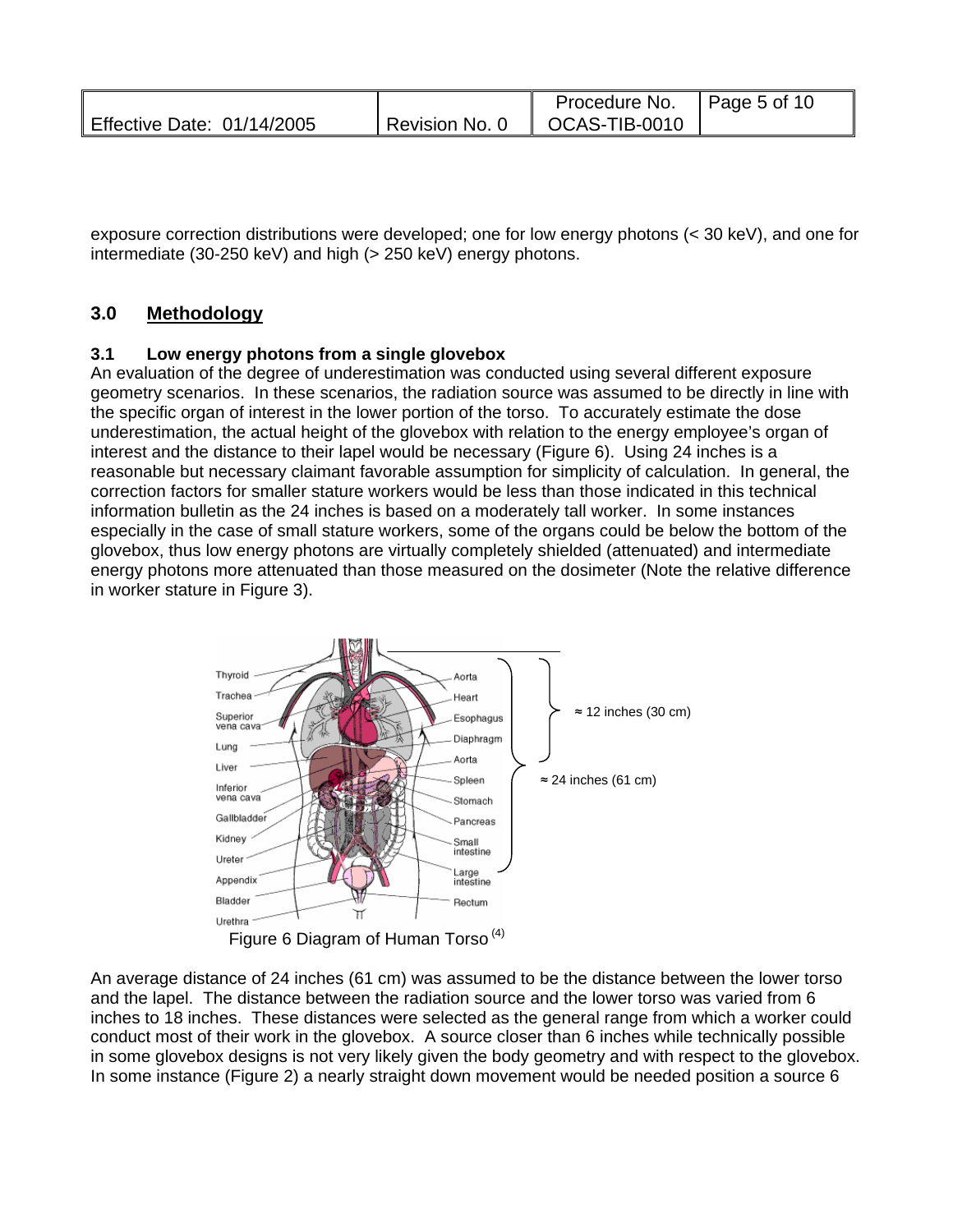|                            |                 | Procedure No. $\parallel$ Page 6 of 10 |  |
|----------------------------|-----------------|----------------------------------------|--|
| Effective Date: 01/14/2005 | Revision No. 0, | $\overline{O}$ CAS-TIB-0010            |  |

inches from the lower torso. On the converse, 18 inches was selected as a reasonable upper distance. While some workers with longer arms might have been able to reach the back of the glovebox, in general a comfortable working distance for most workers would be between 10-14 inches between the source and the lower torso with a central tendency estimated at approximately 12 inches.

Using the inverse-square distance variation discussed above, the underestimation of the dose as measured by the dosimeter would range from a factor of 17.0 at 6 inches to 2.8 at 18 inches. Since this correction factor distribution is somewhat subjective and based on reasonable assumptions, a triangular distribution is assumed to reasonably approximate the uncertainty distribution (Figure 7). The minimum parameter of this triangular distribution is 2.8, the mode is 5.0, and the maximum is 17.0.



Figure 7 Triangular distribution assumptions for the low energy photon correction factor

#### **3.2 Intermediate and high energy photons from multiple gloveboxes**

The correction factor provided in Figure 7 is a reasonable estimate for low energy photons in a single glove box; however, to use this factor for intermediate and/or high energy photons could significantly overestimate the true organ dose. This overestimation would result since radiation sources at distance greater than 30 inches were not considered although clearly they would have been measured by a dosimeter located on the lapel.

approximately equal to the dose measured by the dosimeter on the lapel. At source distances greater than 48 inches, the relative difference between the dose to the lower torso and the lapel is less than 25% (factor 1.25) which is typically within the uncertainty of the dosimeter measurement. Thus the intermediate and high energy photon dose to the lower torso is

To estimate the contribution from multiple gloveboxes, a long line source at the three distances discussed in section 3.1 (6, 12, and 18 inches) was used. Microshield $\mathcal{O}^5$  calculations were performed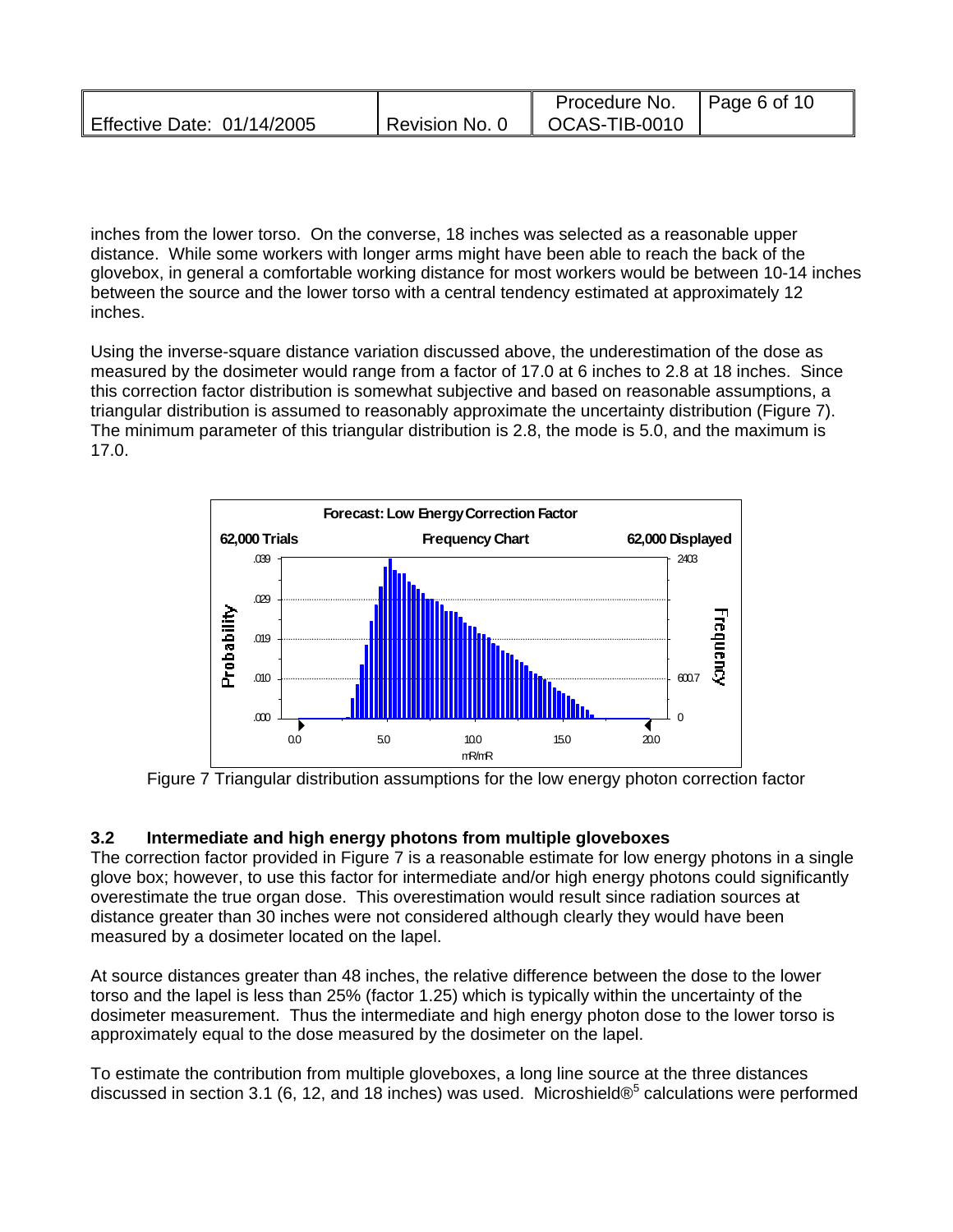|                            | Procedure No.   Page 7 of 10   |  |
|----------------------------|--------------------------------|--|
| Effective Date: 01/14/2005 | Revision No. 0   OCAS-TIB-0010 |  |

using these scenarios assuming 5 - 48 inch gloveboxes in a row. Using this methodology, the dose contribution from uniform sources lined in a glovebox varied from 57% to 76%. The central estimate assuming the 12 inch distance was 64%. This is considered a reasonable and possibly an upper bound of the dose contribution from intermediate and high energy photons, especially since this contribution neglects doses that could be received from dual glovebox lines as shown in Figure 1.

However, giving some credit to the possibility that 100% of the intermediate and high energy photon dose could be from the single glovebox, where no dose fraction modification would be appropriate, a new relative fraction distribution can be developed assuming a triangular distribution with a lower bound of 0.357, a mode of 0.64 and an upper bound of 1.0. This distribution was combined with the correction factor distribution through Monte Carlo sampling using Crystal Ball®<sup>5</sup> to estimate the correction factor that should be applied to the intermediate and/or high energy measured photon dose (Figure 8).



Figure 8 Intermediate and high energy photon correction factor distribution

This joint distribution is best approximated as a log normal distribution with a geometric mean of 5.0 with a geometric standard deviation of 1.55. The upper  $95<sup>th</sup>%$  of the distribution is 10.3.

#### **3.3 Reasonable Claimant Favorable Assumptions**

Listed below are several claimant favorable assumptions used in the development of this methodology that could result in an overestimate of the actual dose.

- Claimant favorable glovebox design
- Direct line of sight to organ of interest
- Distance from lower torso to lapel based on tall workers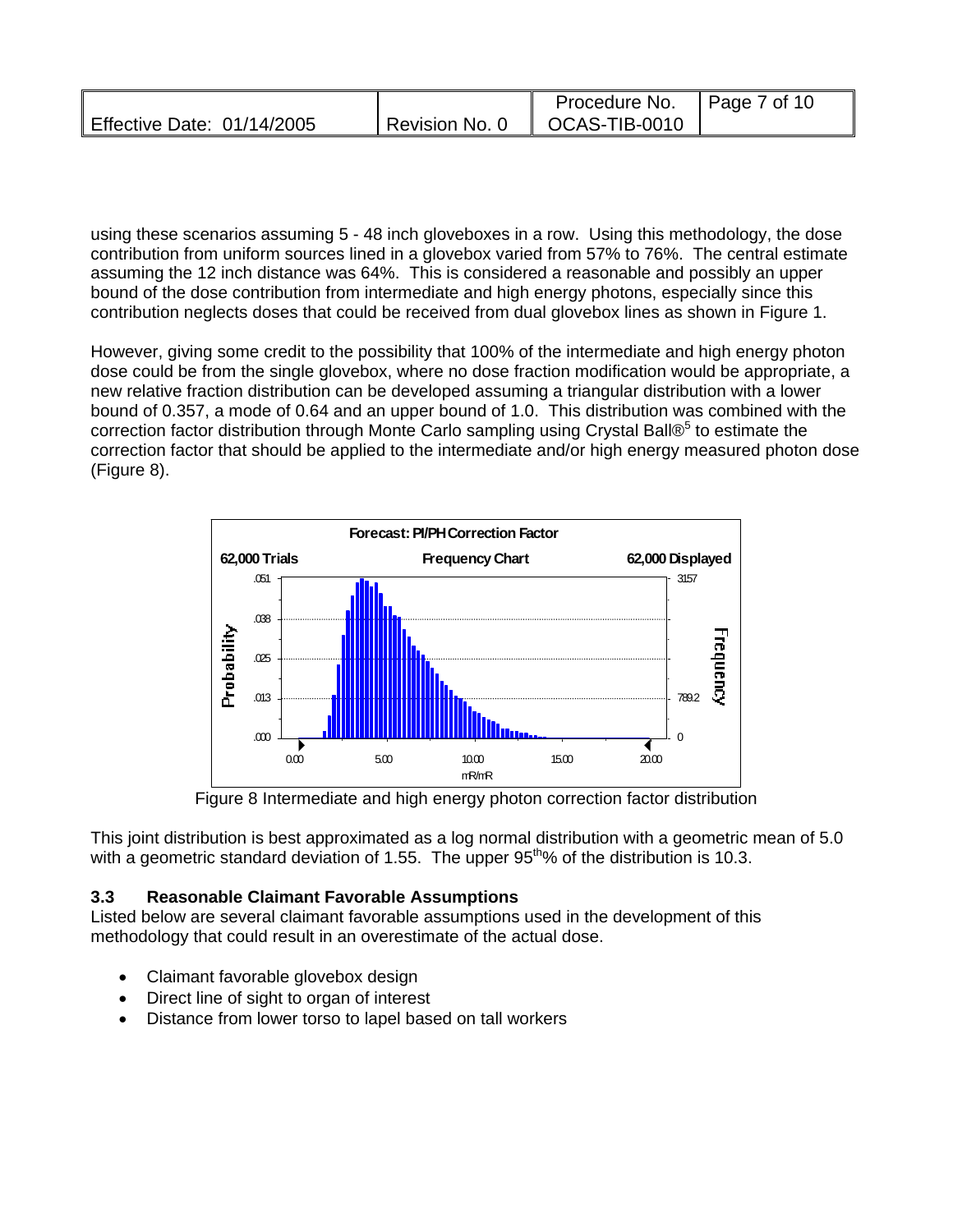|                            | Procedure No. $\parallel$ Page 8 of 10 |  |
|----------------------------|----------------------------------------|--|
| Effective Date: 01/14/2005 | Revision No. 0   OCAS-TIB-0010         |  |

Obtaining data to precisely evaluate each of these parameters requires extensive time and research on an individual basis and in some instances it is known that the information cannot be obtained (i.e. facility has undergone D&D or other significant modification over time).

## **4.0 Applicability to Neutron Doses**

The correction factors described above may also be appropriate to measured neutron dose and potentially to some applications using neutron to photon (n-p) ratios. An evaluation of the applicability to neutron dose requires a site specific evaluation.

When a neutron to photon ratio method is used to estimate the neutron dose, it is important to know the general location of the photon and the neutron dosimeter. In the case of the Savannah River neutron to photon (n-p) ratios, the ratio was developed from joint measurement data of the TLD typically worn on the lapel and the neutron dosimeter (belly button dosimeter) worn around the waist. In this instance, the correction factor should not be applied since the measured neutron dose is a good representation of the dose to the lower torso. In later years, however, when the dosimeter combined photon and neutron TLD elements, a correction factor would need to be applied.

 dose before applying the neutron to photon ratio. However at other facilities, if the NTA film dosimeter was worn on the lapel and a ratio was determined based on a photon dosimeter also worn on the lapel. Then the correction factor should be applied. The most efficient method for doing so would be to apply the correction factor to the photon

## **5.0 Special Dose Conversion Factor for Plutonium**

In NIOSH's External Dose Reconstruction Implementation Guideline<sup>7</sup>, organ dose conversion factors are tabulated by averaging the energy specific values from ICRP 74 (1996)<sup>8</sup> over the IREP photon energy range. The lowest photon energy interval in Interactive RadioEpidemiological Program (IREP) is categorized as less than 30 keV. Plutonium emits several x-rays in this energy range; however, a simple average as used in the Implementation Guideline may not result in the most accurate dose conversion factor. For Plutonium work, the average x-ray energy is approximately 17 keV. As a result, using 20 keV as a claimant favorable single point estimate is most appropriate. Since the low energy photon dose from glove box work is predominately in the anterior-posterior (AP) geometry, single point estimate values were calculated for 16 organs listed in ICRP  $74^8$ . When estimating the low energy photon organ dose from glovebox work, the values in Table 1 should be used.

| $11000$ $11010$ $0000$ $0000$ $0000$ $111110$ $111$<br>and Lond , mond onorgono photono. |                                                                            |                                                                                  |                                       |  |
|------------------------------------------------------------------------------------------|----------------------------------------------------------------------------|----------------------------------------------------------------------------------|---------------------------------------|--|
| Organ                                                                                    | Personal Dose<br>Equivalent $(Ho(10))$<br>$-$ Organ Dose (H <sub>T</sub> ) | <b>Ambient Dose</b><br>Equivalent $(H*(10))$<br>$-$ Organ Dose (H <sub>T</sub> ) | Exposure $(R)$ –<br>Organ Dose $(HT)$ |  |
| <b>Bladder</b>                                                                           | 0.146                                                                      | 0.147                                                                            | 0.088                                 |  |
| Bone (Red Marrow)                                                                        | 0.024                                                                      | 0.024                                                                            | 0.014                                 |  |

Table 1 Special Dose Conversion Factors (DCF's) for Plutonium glovebox work. DCF's These were calculated assuming AP geometry and 20 keV mono-energetic photons.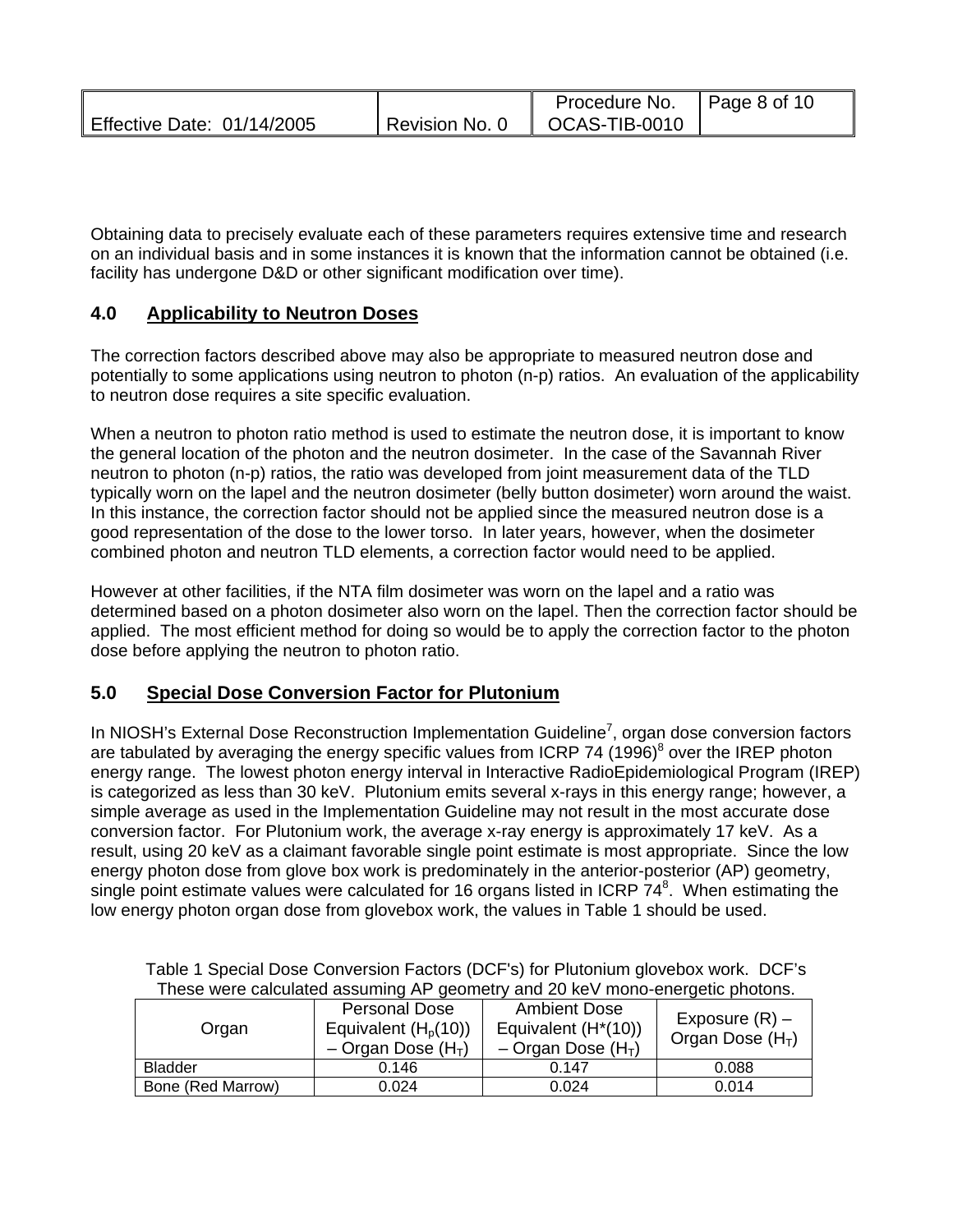|                            |                          | Procedure No. $\parallel$ Page 9 of 10 |  |
|----------------------------|--------------------------|----------------------------------------|--|
| Effective Date: 01/14/2005 | $\,$ Revision No. 0 $\,$ | $\parallel$ OCAS-TIB-0010 $\parallel$  |  |

| Bone (Surfaces)        | 0.165   | 0.166   | 0.099   |
|------------------------|---------|---------|---------|
| <b>Breast (Female)</b> | 0.761   | 0.762   | 0.457   |
| Colon                  | 0.024   | 0.024   | 0.015   |
| Esophagus              | $\star$ | $\star$ | $\star$ |
| Eye                    | 1.493   | 1.495   | 0.897   |
| Ovaries                | $\star$ | $\star$ | $\star$ |
| <b>Testes</b>          | 0.823   | 0.825   | 0.495   |
| Liver                  | 0.068   | 0.069   | 0.041   |
| Lung                   | 0.050   | 0.050   | 0.030   |
| Remainder              | 0.053   | 0.053   | 0.032   |
| Stomach                | 0.144   | 0.144   | 0.087   |
| Thymus                 | 0.264   | 0.264   | 0.158   |
| Thyroid                | 0.586   | 0.587   | 0.352   |
| Uterus                 | 0.002   | 0.002   | 0.001   |

\* 20 keV values not listed in ICRP 74<sup>8</sup> – Use < 30 keV DCF's from OCAS-IG-001<sup>7</sup> or an appropriate surrogate organ

#### **6.0 Summary**

This Technical Information Bulletin provides guidance for dose reconstruction to organs located in the lower torso. The correction factors provided in Table 2 are for photons emanating from gloveboxes and measured using a dosimeter worn on the lapel. The < 30 keV factors should be applied to the 17 keV dose typically measured with the open window of the dosimeter. The dose correction factors from Table 1 are then applied in the case of plutonium. The 30-250 keV factors should be applied to all intermediate and high energy photon doses that was recorded using the shielded window of the dosimeter or the recorded deep dose.

| <b>Photon Energy</b>    | <b>Distribution</b> | Minimum        | Mode                               | <b>Maximum</b>           |  |  |
|-------------------------|---------------------|----------------|------------------------------------|--------------------------|--|--|
| $<$ 30 keV              | Triangular          | 2.8            | 5.0                                | 17.0                     |  |  |
|                         |                     |                |                                    |                          |  |  |
|                         |                     | Geometric Mean | Geometric Standard Deviation (GSD) | Upper 95 <sup>th</sup> % |  |  |
| 30-250 keV<br>> 250 keV | Lognormal           | 5.0            | 1.55                               | 10.3                     |  |  |

Table 2 Lower torso dose and/or exposure rate correction factors for glovebox work

#### **7.0 References**

- 1. A. S. Coffinberry and W. N. Miner, The Metal Plutonium, The University of Chicago Press, Chicago, Illinois, 1961.
- 2. Office of Environmental Management, (1997) U.S. Department of Energy. Linking Legacies: Connecting the Cold War Nuclear Weapons Production Processes to Their Environmental Consequences, DOE/EM-0319, U.S. Department of Energy, Washington D.C.